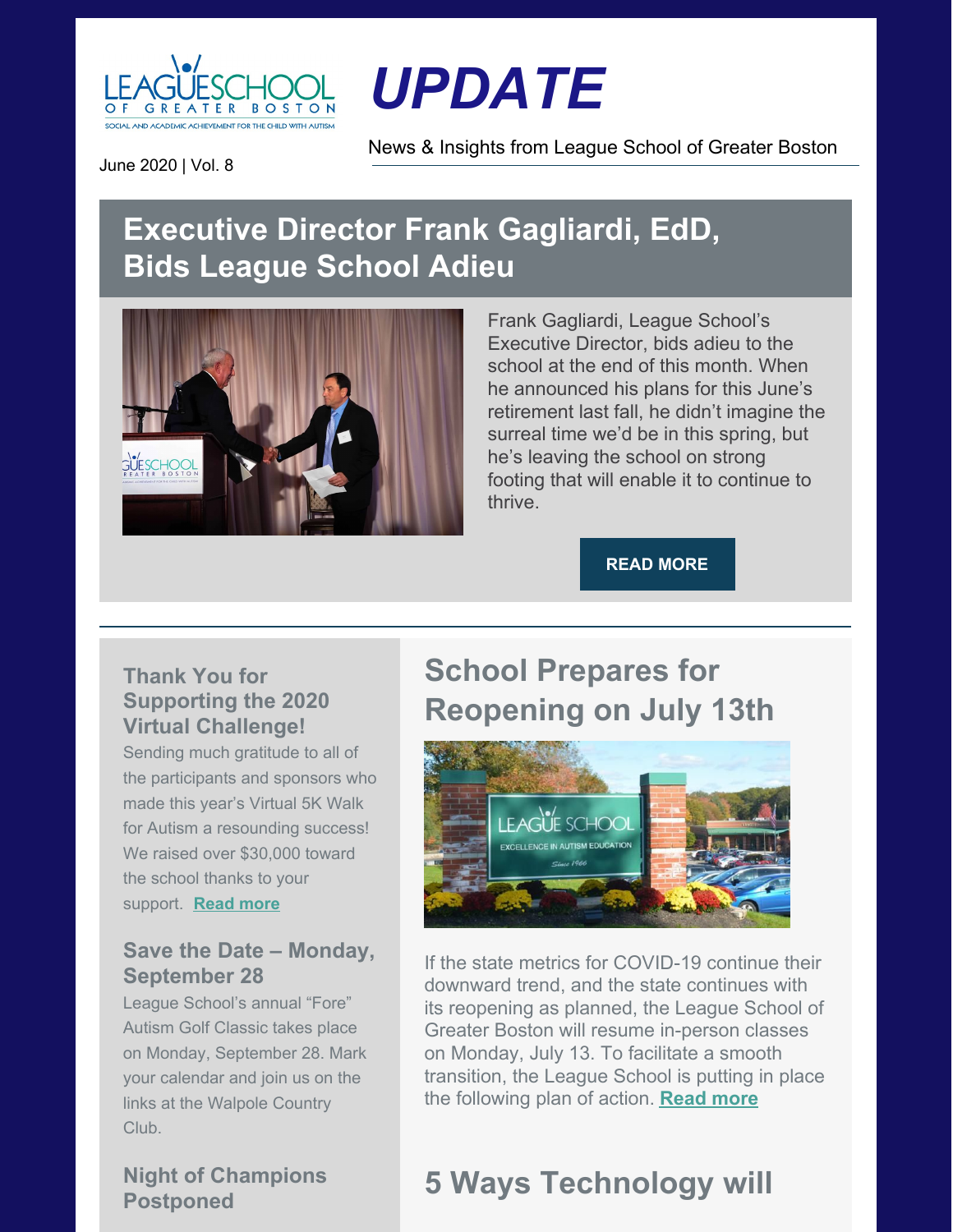League School of Greater Boston's premier event, the Night of Champions, is postponed until later in the fall. We will be honoring those who have championed the work of the League School and the greater autism community: Retiring Executive Director, Frank Gagliardi; Detroit Lions and former Patriots player, Duron Harmon, and his wife, Christine; and Direct Federal Credit Union. Stay tuned for additional details.

### **Falmouth Road Race Participation Postponed**

Falmouth Road Race is taking place virtually this year, however League School is deferring its team entry to 2021. If you are interested in raising money for League School and running in next year's event, please contact **Tim [McCabe.](mailto:tmccabe@leagueschool.com)**

### **League School Receives Top Ten Recognition For Special Needs Elementary School**

The Boston Parents Paper is again recognizing the League School of Greater Boston in its 2020 Family Favorite Reader's Choice awards. The school earned a top-ten ranking for Best Special Needs Elementary School. **[Read](https://leagueschool.org/league-school-receives-top-ten-recognition-for-special-needs-elementary-school/) more**



## **Contribute to School Post Reopening**

The COVID-19 pandemic accelerated adoption of technology during the day school's closure. If there's a silver lining in the pandemic, it's that we've all learned how these tools can improve academic, support, and communication needs. Learn more. **[Read](https://leagueschool.org/5-ways-technology-will-contribute-to-school-post-reopening/) more**

# **New Clinical Services Staff Tout Collaboration Before and During COVID-19**



The League School recently welcomed four new clinical services staff to the team. They all express enthusiasm about the school's teambased approach to helping students develop to their fullest potential, and that sentiment has only strengthened since the move to remote learning. **[Read](https://leagueschool.org/new-clinical-services-staff-tout-team-collaboration-before-and-during-covid-19/) more**

### **Two New Friends of League Bring Special Commitment to School's Mission**

The Friends of League School recently welcomed new members Jon Meterparel and Keith Esthimer. They share a commitment to the school's mission of helping students with autism live to their fullest potential: socially, emotionally, academically, and behaviorally. **[Read](https://leagueschool.org/two-new-friends-of-league-bring-special-commitment-to-schools-mission/) more**